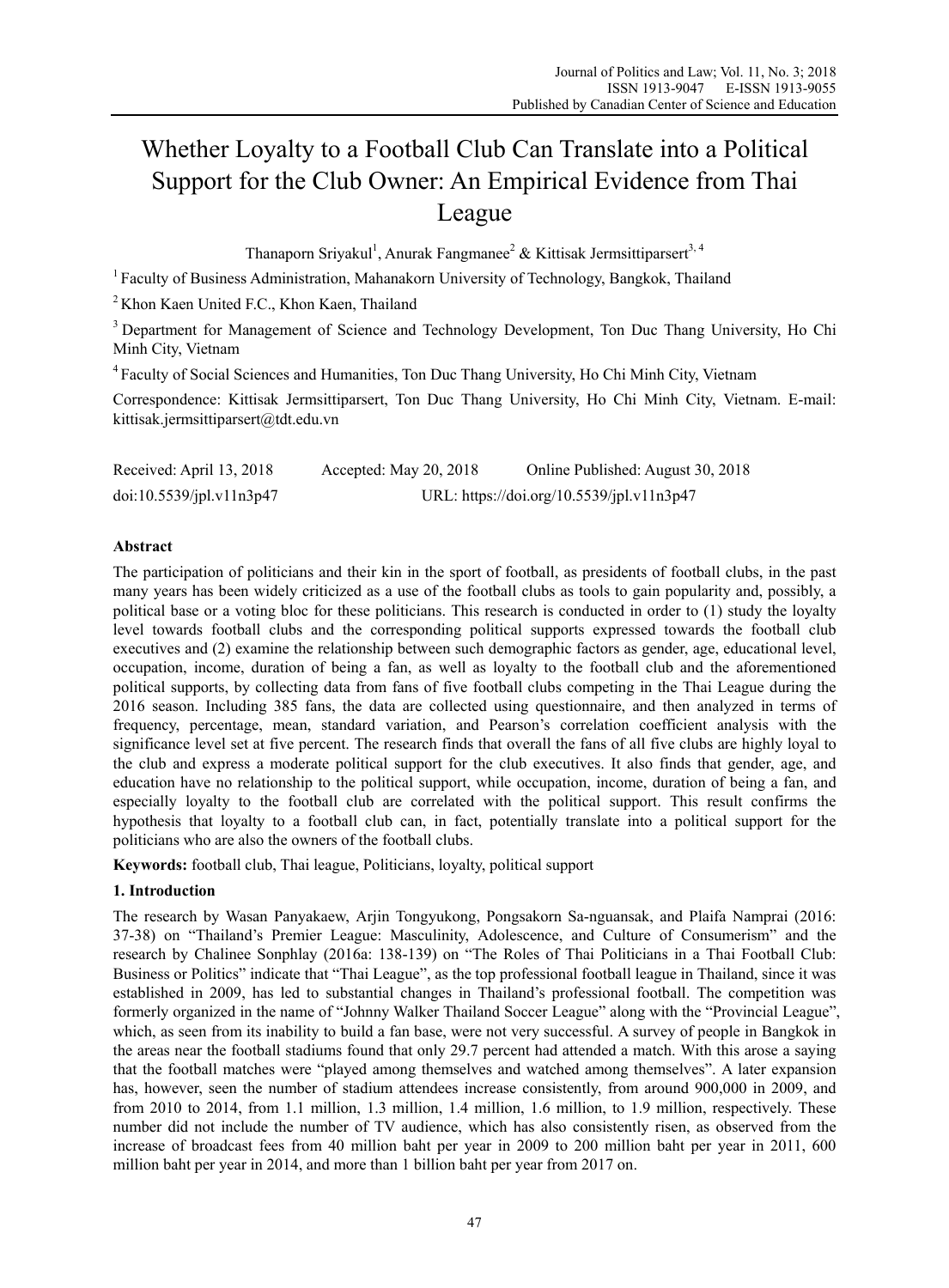The first research shows the survey result of NIDA Poll during the month of August 2015. Confirming the success of Thai League, the survey indicates that the Thai football fans following the Thai League football have increased in numbers, and the number has, for the first time, overtaken that following the English Premier League. The research also points for the readers to see that the fan culture at each football club reflects changes in the pattern of football consumption in the Thai society from being football fans who consume football via the television network to being football fans who feel close and tight-knitted with their favorite football clubs (Panyakaew, Tongyukong, Sa-nguansak, & Namprai, 2016: 41-42). This is consistent with the latter research, which points to the force behind this important change. Having seen the changes, investing businesspeople respond by coming to support the football clubs at least in four ways. First, the football clubs have become channels of sales for their products on the competition days. Second, the football clubs have become channels to build awareness for their brands. Third, consumers who are fans of the football clubs tend to more easily support the products that lend support to the football clubs. Fourth, football clubs become tools to build image on social responsibility for any organizations (Sonphlay, 2016a: 139)

Interestingly, both pieces of research give the same indication that for investors from the political sector or the clan of politicians, it is unlikely that coming to own or support a professional football club is born from an economic incentive, because it is clear that managing a football club requires a large investment budget while often giving a return that is not very high or even creating losses (Sonphlay, 2016b: 139). Rather, the football clubs are viewed as a channel to build and preserve their voting bloc (Sonphlay, 2016a: 147). It is a channel to build an image and a new political space for the politicians after their political rights were taken away following the 2006 coup, such as the Chidchob family in case of the Buriram United Football Club, the Tiyapirach family in case of Chiangrai United, the Khunpluem in case of Chonburi, the Thepsutin family in case of Sukhothai, the Silpa-archa family in case of Suphan buri (Panyakaew, Tongyukong, Sa-nguansak, & Namprai, 2016: 186).

This same conclusion can also be found in several Thai media. For example, in Matichon (2014)'s "Football and Politics" article, "Thai Football-World Cup Football: Sports, Merchandise, Populist Culture" concludes that "if football is rooted in the locality, then football fans will make connection with the political figures related to the team. In all, football is a powerful sport, which politicians hope to use as an instrument to reach out [to the people]. In teams with a politician serving as the president, the cheering will be done in ways that praise the president."

An article in Daily News (2014), ""Football" in the Front; "Politics" in the Back", finds that "in recent times, there has been an awakening in the football circles in Thailand as a result of Thai politicians jumping into the football business, which admittedly may be a by-product of their political rights having been taken away in the past many years. As many Thai politicians have become unemployed, they have to find a new toy as a way to establish reputation and voting bloc as well as to build their portfolio that can extend their names and keep them in people's memory." Along the same line, Komchadleuk's article (2016) on "People in Politics and Thai Football" "cannot refuse that football clubs are sources of power in building the popularity for politicians without risking committing illegal actions".

Although these suggestions are all consistent with comments made by Iranian experts) Dousti, Godarzi, Asadi, & Khabiri, 2012( as well as experiences in such countries as Italy in case of A.C. Milan building a positive image for former Prime Minister Silvio Berlusconi )Semino & Masci, 1996; Brazier, 2009: 71-73 (and France in case of Paris Saint-Germain F.C. during the 1995 election of former President Jacques Chirac (Ranc, 2009), they are all based on a descriptive analysis to convince the readers that loyalty to a football club, both psychologically and behaviorally, where each individual intrinsically tends towards a certain football club in addition to exhibiting repeated behaviors towards the club) Tokmak & Aksoy, 2016: 86), can be translated for the club owners into a political support, the goals of which are to get elected and eventually become a local politician (Tantijariyapan, 2017: 5). However, since there has been no other research that adopts statistical tools to prove these suggestions empirically, this research aims to (1) study the level of loyalty to a football club and the level of political support to the politicians owning the club, and (2) test whether the hypothesis that demographic factors, especially the loyalty demonstrated by fans towards the football club are related to the political support demonstrated towards the politician owner of the club is true.

#### **2. Research Methodology**

### *2.1 Population and Sample*

In the 2016 season of the Thai League, there were 18 football clubs participating in the competition, half of which could be considered a provincial-level club that is owned by a local politician. In order to limit and reduce the problem that may arise from the interpretation and the bias of this research team, the only football clubs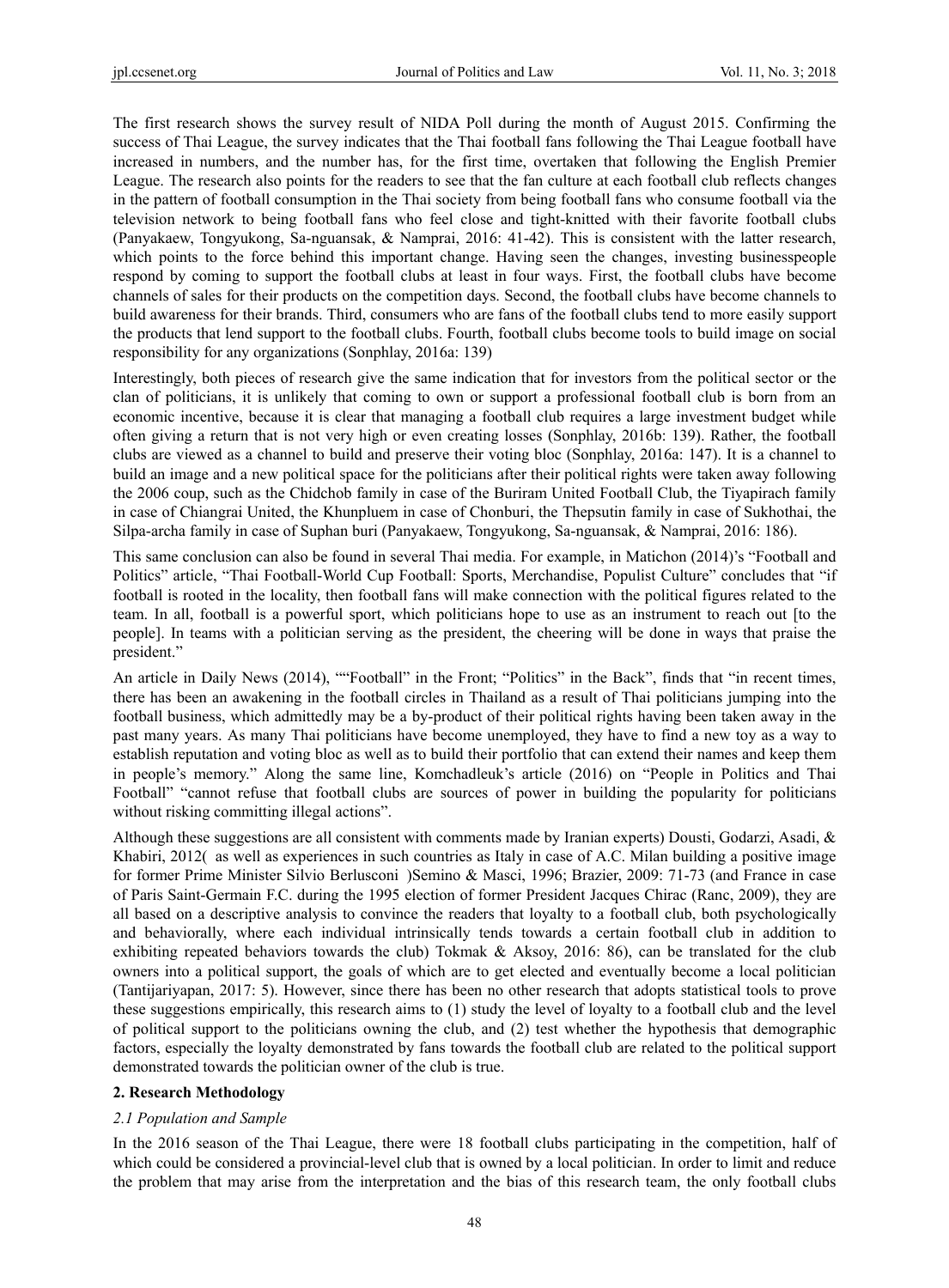selected here are those mentioned in the summary of the research by Panyakaew, Tongyukong, Sa-nguansak, and Namprai (2016: 186) as the cases where local bases have been built and invested in by former national-level politicians whose political rights have been taken away following the 2006 coup. These clubs include Buriram United, Chiangrai United, Chonburi FC, Sukhothai FC, and Suphanburi FC.

The population for this research, therefore, includes fans of the said five football clubs. The sample size is computed with the assumption that the population size is not known, using Cochran's formula (1977) at the confidence level of 95 percent and the margin of error of 5 percent. The resulting sample size is 385. The sampling is then conducted using the quota method, whereby the number of fans selected for each club is equal, with 77 fans selected for each of the five clubs.

## *2.2 Data Collection and Analysis*

Data are collected from fans of each football club based on a constructed questionnaire, which consists of three parts, including (1) demographic factors, such as gender, age, educational level, occupation, income, and duration he or she has been a fan, (2) loyalty to the football club measured by 12 questions, ranging from the basics such as their following of the club's news, their travelling to support the club at the stadium, their purchase of club souvenirs to their funding of the club's charity activities, and (3) political support given to the club owner measured by 12 questions addressing three dimensions, including four questions on their awareness of the club owner, four questions on their feeling towards the club owner, and four questions on the tendency for them to provide a political support to the club owner.

The attitude of fans in regards to their loyalty towards the football club and their political support for the club owner is measured in five-level Likert Scale, where 5 means the greatest loyalty or support and 1 means the least loyalty or support. The meaning of the average is interpreted according Boonchom Srisa-ard (2002).

The research team statistically analyzes the data in terms of frequency, percentage, mean, standard deviation, and Pearson's correlation coefficient analysis, with the statistical significance set at 0.05 level. The correlation coefficient analysis is interpreted according the criteria in Hinkle, William, and Stephen (1998).



#### **3. Research Results**

#### *3.1 Demographic Factors*

Most of the samples in this survey are male (66.50 percent), at the age between 21 to 30 years (39.20 percent), with the education at the bachelor's level (48.30 percent), being employed in a private company (47.80 percent), and earning between 15,001 to 30,000 baht per year (46.50 percent). They have been a fan of one of the five football clubs in consideration for one to three years (45.20 percent).

#### *3.2 Loyalty to Football Club and Political Support to Club Owner*

Overall, the football fans in the sample are highly loyal to their club ( $\bar{x}$  = 3.56) even though they mainly only follow the news of the clubs, such as the ranking table ( $\bar{x}$  = 4.21), the competition program ( $\bar{x}$  = 4.19), the trade of players ( $\bar{x}$  = 4.00), and the purchase of club's jerseys ( $\bar{x}$  = 3.93). Still, they usually watch the match and root for the team via radio and television broadcasts ( $\bar{x}$  = 4.06) rather than going to the stadium to root for the team, whether it is a home game ( $\bar{x}$  = 3.51) or an away game ( $\bar{x}$  = 3.57).

The political support provided to the club owner is overall reported to be at the moderate level ( $\bar{x}$  = 3.49). When considering the support in various aspects, it is found that the fans are aware of the club owner and feel for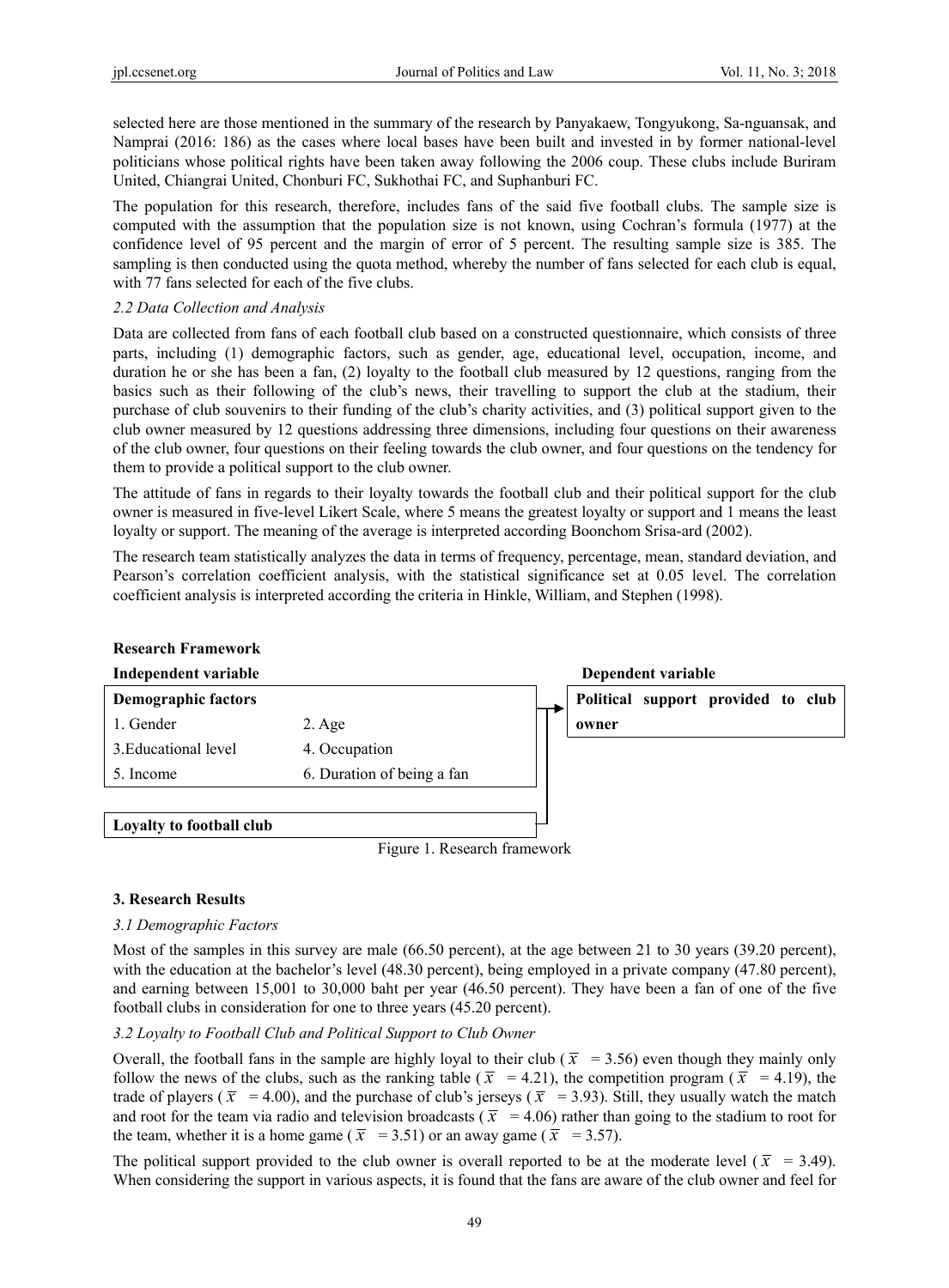the club owner at a high level ( $\bar{x}$  = 3.78;  $\bar{x}$  = 3.53 respectively) while the potential political support for the club owners are only at the moderate level ( $\bar{x}$  = 3.17).

When asked whether the politician's participation in the football club has created a good reputation for the province, helped develop the province, improved the standard of the provincial team, and should be considered a sacrifice for the province, the answers tend to be a lot  $(\bar{x} = 3.86; \bar{x} = 3.82; \bar{x} = 3.78; \bar{x} = 3.65)$ respectively) along the same line as the way they appreciate the politician who manages their provincial football team to success and consider the said politician a good leader of the province ( $\bar{x}$  = 3.71;  $\bar{x}$  = 3.65 respectively).

However, when asked whether they feel indebted to the politician who help build a good reputation for the province, the answer is only moderate ( $\bar{x}$  = 3.20), which are along the same line as the propensity that they would support the politician, the family of the politician, or the subordinates of the politicians in a local election, a national election, and any other political activities ( $\bar{x}$  = 3.23;  $\bar{x}$  = 3.15;  $\bar{x}$  = 3.14;  $\bar{x}$  = 3.16 respectively).

#### *3.3 Hypothesis Testing*

The correlation coefficient analysis indicates that the demographic factors, including gender ( $r = -0.049$ ), age ( $r =$ -.043), and educational level  $(r = -.094)$ , have almost no relationship with the political support given to the club owner. (The exception is the slightly negative relationship between the educational level and the behavioral tendency  $(r = -.119)$ .)

Meanwhile, occupation and income are related to the political support given to the club owner in a very interesting way. Specifically, for occupation, the fans with relatively unstable jobs are more likely to lean in ways that favor the club owner or to report a greater political support to the club owner ( $r = .130$  and  $r = .117$ ) respectively). On the other hand, income is negatively correlated with the tendency and the political support that favor the club owner, which means that the lower the income, the more likely that such fans exhibit favorable behaviors or political supports towards the club owner ( $r = -175$  and  $r = -132$  respectively).

Also, the samples who have been fans for a longer period of time have less favorable feelings  $(r = -112)$ , exhibit less favorable tendency ( $r = -.157$ ), and finally, exhibit less overall political support towards the club owners ( $r =$ -.130).

As for the hypothesis that the loyalty towards the football club is related to the political support given to the club owner, a weak positive correlation between the two is found, whether it is the relationship with the awareness of the club owner ( $r = .394$ ), the feeling towards the club owner ( $r = .402$ ), the tendency of showing a favorable behavior towards the club owner ( $r = .404$ ), and eventually, the overall political support for the club owner ( $r = .404$ ).  $= .453$ ).

|                  | <b>Awareness</b> | Feeling  | <b>Behavioral Tendency</b> | <b>Political Support</b> |
|------------------|------------------|----------|----------------------------|--------------------------|
| Gender           | $-.038$          | $-.037$  | $-.055$                    | $-.049$                  |
| Age              | $-.046$          | .003     | $-.068$                    | $-.043$                  |
| <b>Education</b> | $-.031$          | $-.090$  | $-.119*$                   | $-.094$                  |
| Occupation       | .086             | .089     | $.130*$                    | $.117*$                  |
| Income           | $-.076$          | $-.087$  | $-175**$                   | $-132**$                 |
| Length of fandom | $-.065$          | $-112*$  | $-157**$                   | $-130*$                  |
| Loyalty          | 394**            | $.402**$ | $.404**$                   | $.453**$                 |

Table 1. Relationship of demographic factors and loyalty to a football club with political support given to the club owner

Remark: \* means p-value  $\geq .05$ ; \*\* means p-value  $\geq .01$ .

#### **4. Conclusions and Discussions**

It has been widely critiqued that the participation of politicians and their kin in the sport of football as club owners in the past many years makes several football clubs in Thailand become voting blocs for various political groups. Not only does this research show that the fans of the five provincial Thai-league clubs that are owned by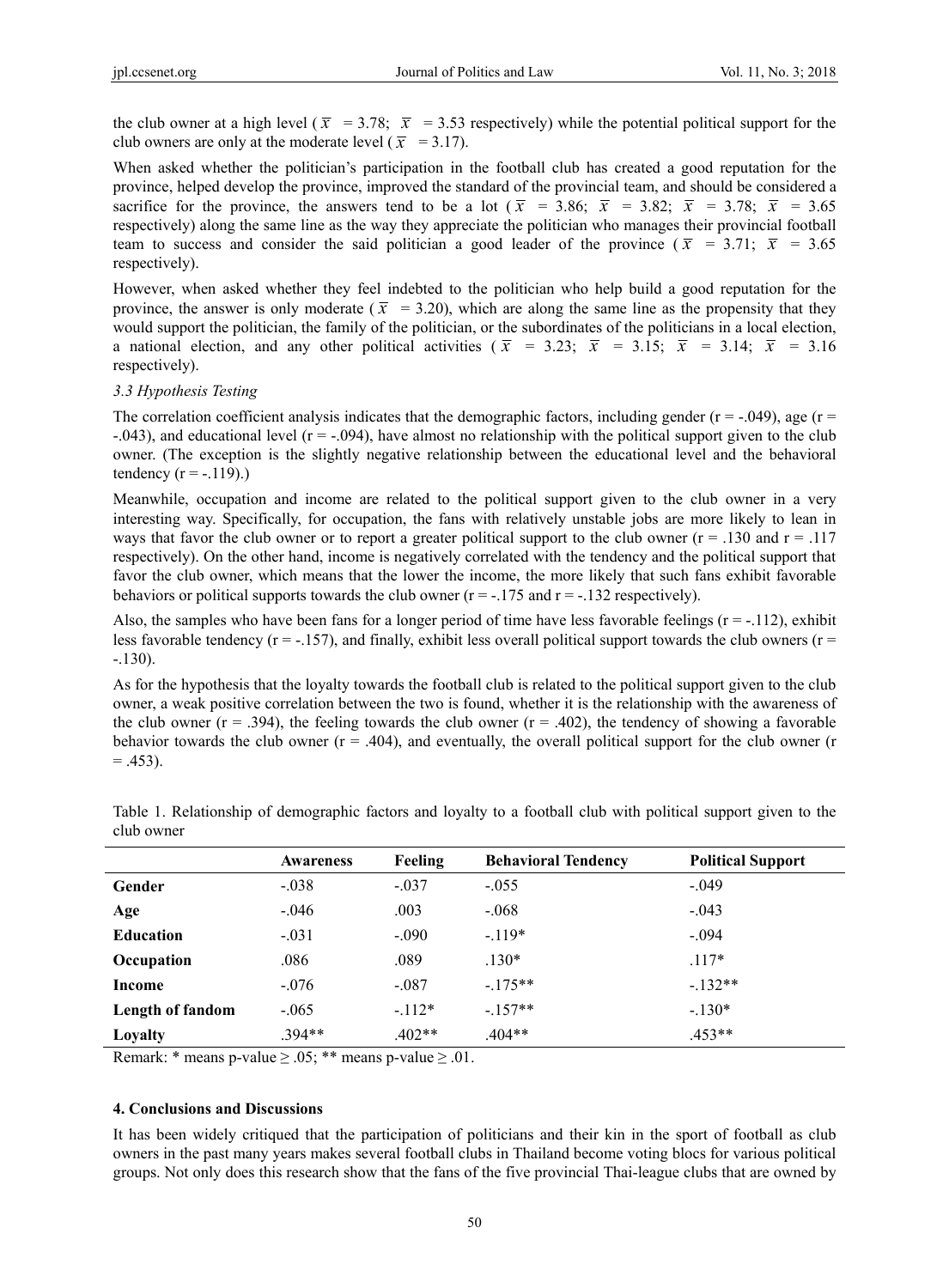politicians are highly loyal to their respective club and moderately supportive of the respective club owner, but it also shows that the demographic factors, such as gender, age, and educational level, have no relationship with the political support given to the club owners.

An interesting observation from this research is the fans with unstable jobs or the ones with low income exhibit a greater support for the club owner than do the fans with relatively more stable jobs or the ones with relatively higher income. A passing conclusion might have led us to think that less economically well-off people are "rural", "poor", or "stupid", such that they fall victim to a new marketing ploy for this new political product. However, when also carefully considering the changes in Thailand's political landscapes in the past few decades, an understanding may be developed, with greater clarity, in regards to the interaction between the politician owners of the football clubs and this group of people, whom Nidhi Eoseewong (2007) calls "the lower middle class" or whom Apichart Satitniramai, Yuti Mukdawijit, and Niti Pawakaphan (2013) call "the new citizens".

For us, the data collected here can somewhat confirm that the fans have some favorable attitudes towards the politician owners of the club as well as some awareness that the owners have sacrificed for the goods and have a hand in developing and building a good reputation for the province. If the notions expressed by Eoseewong (2007: 6) and by Satitniramai, Mukdawijit, and Pawakaphan (2013: 56) are correct, then, at least in this preliminary conclusion, reasonable are their explanations that "[this group of people] desires a public policy which serves their benefits" and desires "changes" (while the more stable group of people have no such desire), such that the policy which are "tangible and edible" would have an effect on their attitudes and their political behaviors.

It is also visible that the new phenomenon has been born in the sport of football in Thailand from before where the clubs were all based in Bangkok and belonged to a government agency, a state enterprise, or a financial institution to now where the clubs belong to the local politicians (Panyakaew, Tongyukong, Sa-nguansak, & Namprai, 2016: 186). The victory that used to belong to the Bangkok Bank Club (1996), the Air Force (1997 and 1999), Sintana (1998), BEC Tero Sasana (2000 and 2001/2002), Krungthai Bank (2003/2004), the Tobacco Monopoly's Employees (2004/2005), and Bangkok University (2006) has now become the victory for Chonburi F.C. (2007) and particularly Buriram United (2008, 2011, 2013, 2015, and 2017).

In regards to Buriram United in particular, with the unprecedented success, not only has it created pride for the people of Buriram, but Rattachart Tasanai and Woradech Chantarasorn (2016) have also mentioned at least two other developments in Buriram after a local politician like Newin Chidchob took over the executive position at the provincial football club. First, economically, the growth rates of gross provincial product and income per head have more than doubled and, second, in terms of tourism, Buriram has become among the top five most visited towns in Thailand, consistent with the findings of Polyiam and Buatham (2016). This makes Buriram move from a province that might have previously been overlooked in a plan to develop a major town in the upcountry (Panyakaew, Tongyukong, Sa-nguansak, & Namprai, 2016: 187) to a province that serves as a model for a town development (Thairath, 2014).

Another interesting observation is that the length of fandom is negatively related to the political support given to the club owner. The correlation coefficient analysis, nonetheless, indicates that the length of fandom and the loyalty to the club are positively related  $(r = .150)$ . This means that even though the samples who have long been fans of the club exhibit a greater loyalty to the club, they may give less political support to the club owner. In this connection, therefore, a long-term problem for the politician owner of the football club is not about building or maintaining the loyalty to the club among fans, but rather about maintaining the political support given to himself or herself and to prevent it from subsiding with time.

Last, the research results which show that the loyalty to the football club are related to the political support given to the club owner confirms the hypothesis that the participation in the sport of football by the politicians and their kin, as the club executives, not only makes the football club a center of pride for people in the province (Sonphlay, 2016b: 121), but it also has the potential to, in fact, translate into the voting bloc for these politicians. This is consistent with Panyakaew, Tongyukong, Sa-nguansak, and Namprai (2016), Sonphlay (2016a), Matichon (2014), Daily News (2014), Komchadleuk (2016), as well as the research by Dousti, Godarzi, Asadi, and Khabiri (2012), Semino and Masci (1996), and Ranc (2009).

## **References**

Brazier, C. (2009). *Football... Small Issues that Shakes the World.* Bangkok: Kobfai Publication Project. Cochran, W. (1977). *Sampling Techniques* (3rd ed.). New York: John Wiley & Sons. Daily News. (2014). *"Football" in the Front; "Politics" in the Back.* Retrieved March 15, 2018, from